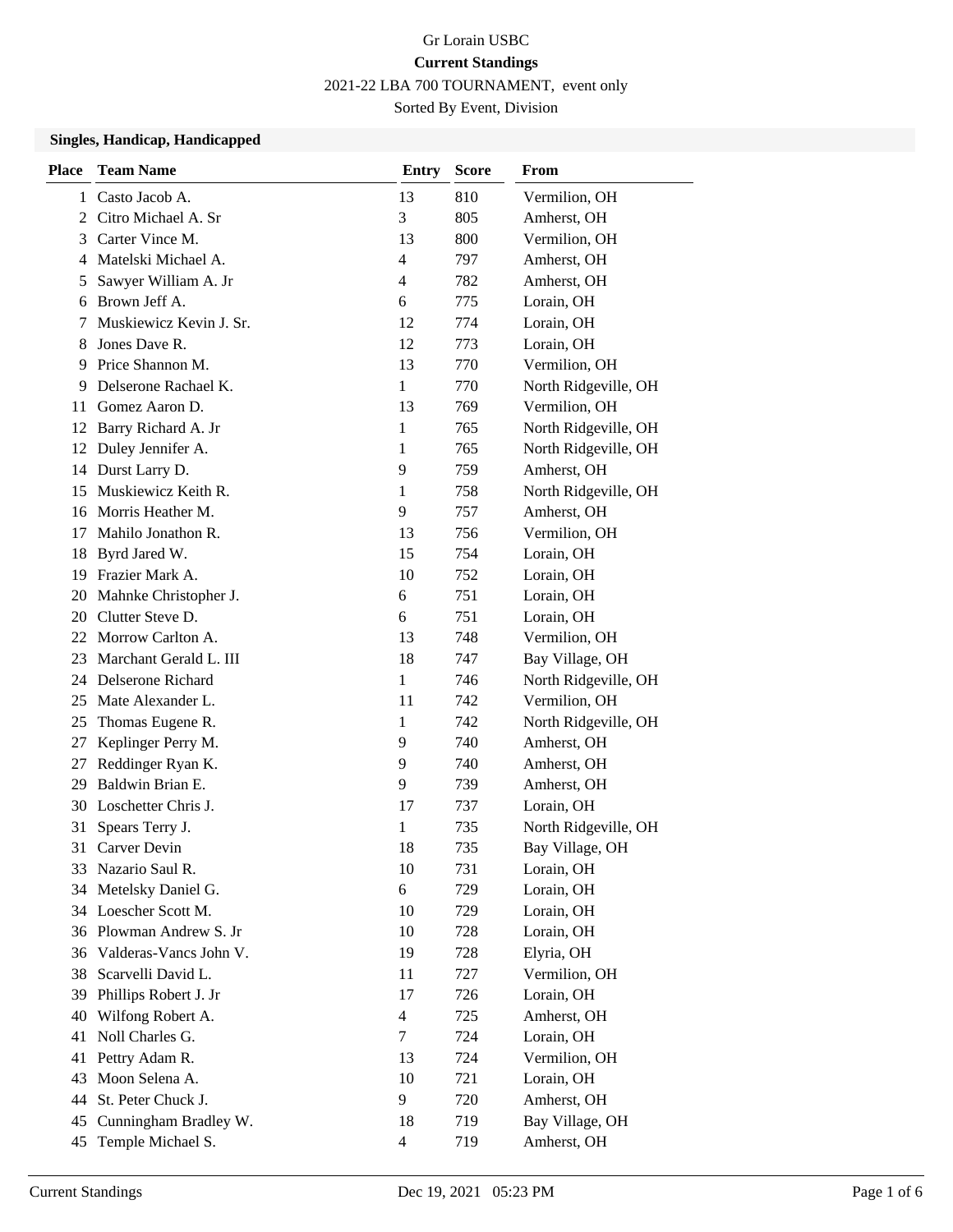2021-22 LBA 700 TOURNAMENT, event only

Sorted By Event, Division

### **Singles, Handicap, Handicapped**

| <b>Place</b> | <b>Team Name</b>        | <b>Entry</b>   | <b>Score</b> | From                 |
|--------------|-------------------------|----------------|--------------|----------------------|
| 47           | Willis Christopher M.   | 3              | 718          | Amherst, OH          |
| 47           | Taylor Vern A.          | 5              | 718          | Amherst, OH          |
| 49           | Vancs Tom B. Sr         | 19             | 717          | Elyria, OH           |
| 50           | Miller Kevin C.         | 6              | 714          | Lorain, OH           |
| 51           | <b>Ruehl Peter</b>      | 9              | 713          | Amherst, OH          |
| 52           | Kozusko Douglas J.      | 2              | 712          | Lorain, OH           |
|              | 52 Henson Bo            | 14             | 712          | Lorain, OH           |
| 54           | Mixter Keith V.         | 16             | 711          | Amherst, OH          |
| 55           | Plumb Richard           | $\overline{c}$ | 710          | Lorain, OH           |
| 55           | Krempasky Frank P.      | 12             | 710          | Lorain, OH           |
| 57           | Falish Melinda M.       | 6              | 709          | Lorain, OH           |
| 58           | Thompson Sherri L.      | 9              | 708          | Amherst, OH          |
| 59           | Haskell Michael P.      | 17             | 707          | Lorain, OH           |
| 60           | Willard Richard R. Jr   | $\overline{4}$ | 706          | Amherst, OH          |
| 61           | Budka Aaron O.          | 18             | 705          | Bay Village, OH      |
| 62           | Sheets Missy R.         | 7              | 702          | Lorain, OH           |
| 62           | Truman Joshua P.        | 16             | 702          | Amherst, OH          |
| 64           | Mahilo Katelyn M.       | 13             | 701          | Vermilion, OH        |
| 64           | Baker Richard W.        | 16             | 701          | Amherst, OH          |
| 66           | Davis William L.        | 2              | 699          | Lorain, OH           |
| 66           | Barnes Dale T.          | 1              | 699          | North Ridgeville, OH |
| 68           | White Steve H.          | 1              | 698          | North Ridgeville, OH |
| 69           | Flowers John A. II      | 14             | 697          | Lorain, OH           |
| 70           | Damasiewicz Jeff R.     | 18             | 696          | Bay Village, OH      |
| 71           | Pettry Brad M.          | 13             | 688          | Vermilion, OH        |
| 72           | Brown Keith J.          | $\overline{2}$ | 687          | Lorain, OH           |
| 73           | Velasquez Natalie C.    | 19             | 684          | Elyria, OH           |
| 74           | Pogorelc Chriss R.      | 15             | 682          | Lorain, OH           |
| 75           | Haywood Timothy W.      | 1              | 681          | North Ridgeville, OH |
| 75           | Swietyniowski Jordan D. | 9              | 681          | Amherst, OH          |
| 75           | Olexa Steven M.         | 12             | 681          | Lorain, OH           |
| 78           | Nichols Kristi L.       | 9              | 680          | Amherst, OH          |
| 79           | Esser Matthew J.        | 12             | 679          | Lorain, OH           |
| 80           | Sunagel Jonathan K.     | 8              | 678          | Lorain, OH           |
| 81           | Krieg Grant E.          | 14             | 674          | Lorain, OH           |
| 81           | Morrison Ian A.         | 19             | 674          | Elyria, OH           |
| 83           | Rodriguez Antonio L.    | 10             | 673          | Lorain, OH           |
| 83           | Eischen David J.        | 9              | 673          | Amherst, OH          |
| 85           | Dominguez Joe L. Jr     | 9              | 672          | Amherst, OH          |
| 86           | Hashier Philip M.       | 6              | 671          | Lorain, OH           |
| 87           | Morrow Amanda L.        | 13             | 670          | Vermilion, OH        |
| 88           | Burich Ryan K.          | $\overline{2}$ | 669          | Lorain, OH           |
| 88           | Martin Ryan A.          | $\tau$         | 669          | Lorain, OH           |
| 90           | Mishak Adam J.          | $\mathbf{1}$   | 666          | North Ridgeville, OH |
| 91           | Hromada Jerome M.       | 9              | 661          | Amherst, OH          |
| 92           | Velasquez Anthony M.    | 17             | 659          | Lorain, OH           |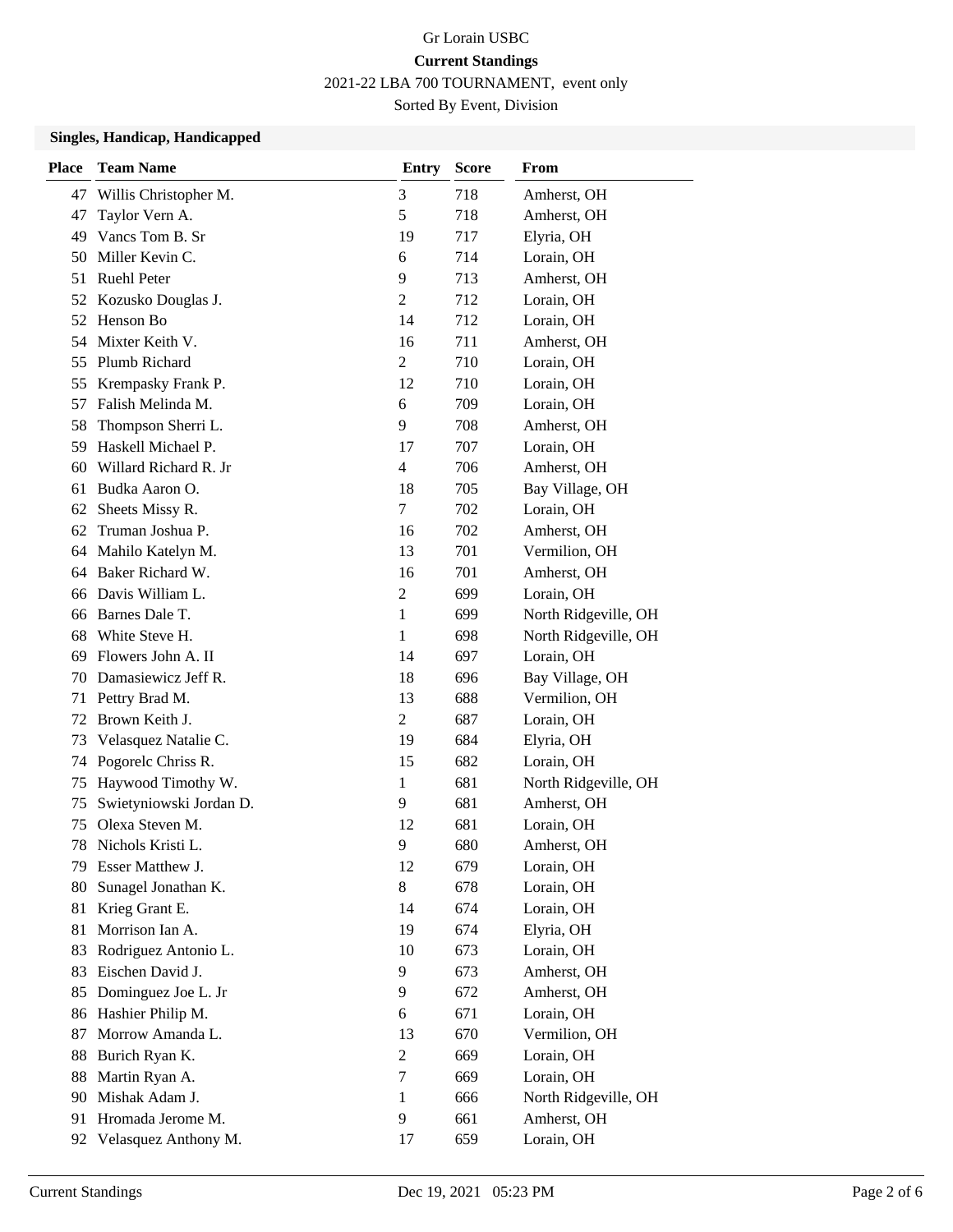2021-22 LBA 700 TOURNAMENT, event only

Sorted By Event, Division

### **Singles, Handicap, Handicapped**

| <b>Place</b> | <b>Team Name</b>           | <b>Entry</b> | <b>Score</b> | From                 |
|--------------|----------------------------|--------------|--------------|----------------------|
| 93           | Citro Michael R. Jr        | 3            | 655          | Amherst, OH          |
| 94           | Hensley Brian R.           | 5            | 654          | Amherst, OH          |
| 94           | Taylor Steven M.           | 10           | 654          | Lorain, OH           |
| 94           | Phillips Olivia L.         | 19           | 654          | Elyria, OH           |
| 97           | Winters Andre M.           | 17           | 651          | Lorain, OH           |
| 98           | Tibbitts Francis E.        | 6            | 648          | Lorain, OH           |
| 99           | Lankey Justin M.           | 3            | 647          | Amherst, OH          |
| 100          | Plowman Andrew W. Sr       | 10           | 646          | Lorain, OH           |
|              | 101 Pakish Frank W.        | 19           | 644          | Elyria, OH           |
| 102          | Jackson Thomas E. Jr       | 19           | 643          | Elyria, OH           |
| 103          | Masters David R.           | 5            | 641          | Amherst, OH          |
|              | 104 Akers Michael A.       | 3            | 639          | Amherst, OH          |
|              | 104 Muskiewicz Kevin J. Jr | 12           | 639          | Lorain, OH           |
| 106          | Artidiello Lou P. III      | 14           | 637          | Lorain, OH           |
| 107          | Wolfgang Brandon M.        | 1            | 636          | North Ridgeville, OH |
| 108          | Presutto Rick J.           | 13           | 633          | Vermilion, OH        |
|              | 109 Thompson Kayla M.      | 9            | 630          | Amherst, OH          |
|              | 110 Price John F.          | 16           | 625          | Amherst, OH          |
| 111          | Collier Matthew S.         | 18           | 623          | Bay Village, OH      |
| 112          | Taylor Jennifer A.         | 5            | 618          | Amherst, OH          |
| 113          | Chopcinski Antoni D.       | 11           | 617          | Vermilion, OH        |
| 114          | Hughart Robert G.          | 15           | 611          | Lorain, OH           |
| 115          | Criss Ken R.               | 13           | 607          | Vermilion, OH        |
|              | 116 Parschen Richard A.    | 16           | 605          | Amherst, OH          |
| 117          | Gatten Matt P.             | 9            | 597          | Amherst, OH          |
| 118          | Hunt John A.               | 14           | 586          | Lorain, OH           |
| 118          | Fenn Joshua                | 17           | 586          | Lorain, OH           |
| 120          | Zakutny Dennis M.          | 6            | 574          | Lorain, OH           |
| 121          | Spevock James S. II        | 19           | 572          | Elyria, OH           |
| 122          | Sheets Donald J. Jr        | 1            | 554          | North Ridgeville, OH |
| 123          | Lehman Michael             | 13           | 551          | Vermilion, OH        |
|              | 124 Dubosh Chip E. Jr      | 6            | 516          | Lorain, OH           |

The lowest score to cash is 770.

#### **Singles, Scratch, Scratch**

| Place | <b>Team Name</b>        | Entry | <b>Score</b> | From                 |
|-------|-------------------------|-------|--------------|----------------------|
|       | 1 Brown Jeff A.         | 6     | 751          | Lorain, OH           |
|       | 2 Casto Jacob A.        | 13    | 747          | Vermilion, OH        |
|       | 3 Loschetter Chris J.   | 17    | 737          | Lorain, OH           |
|       | 4 Barry Richard A. Jr   | 1     | 720          | North Ridgeville, OH |
|       | 4 Phillips Robert J. Jr | 17    | 720          | Lorain, OH           |
|       | 6 Sawyer William A. Jr  | 4     | 719          | Amherst, OH          |
|       | 7 Mahnke Christopher J. | 6     | 715          | Lorain, OH           |
|       | 8 Muskiewicz Keith R.   | 1     | 713          | North Ridgeville, OH |
| 9     | Delserone Richard       | 1     | 698          | North Ridgeville, OH |
| 10    | Muskiewicz Kevin J. Sr. | 12    | 696          | Lorain, OH           |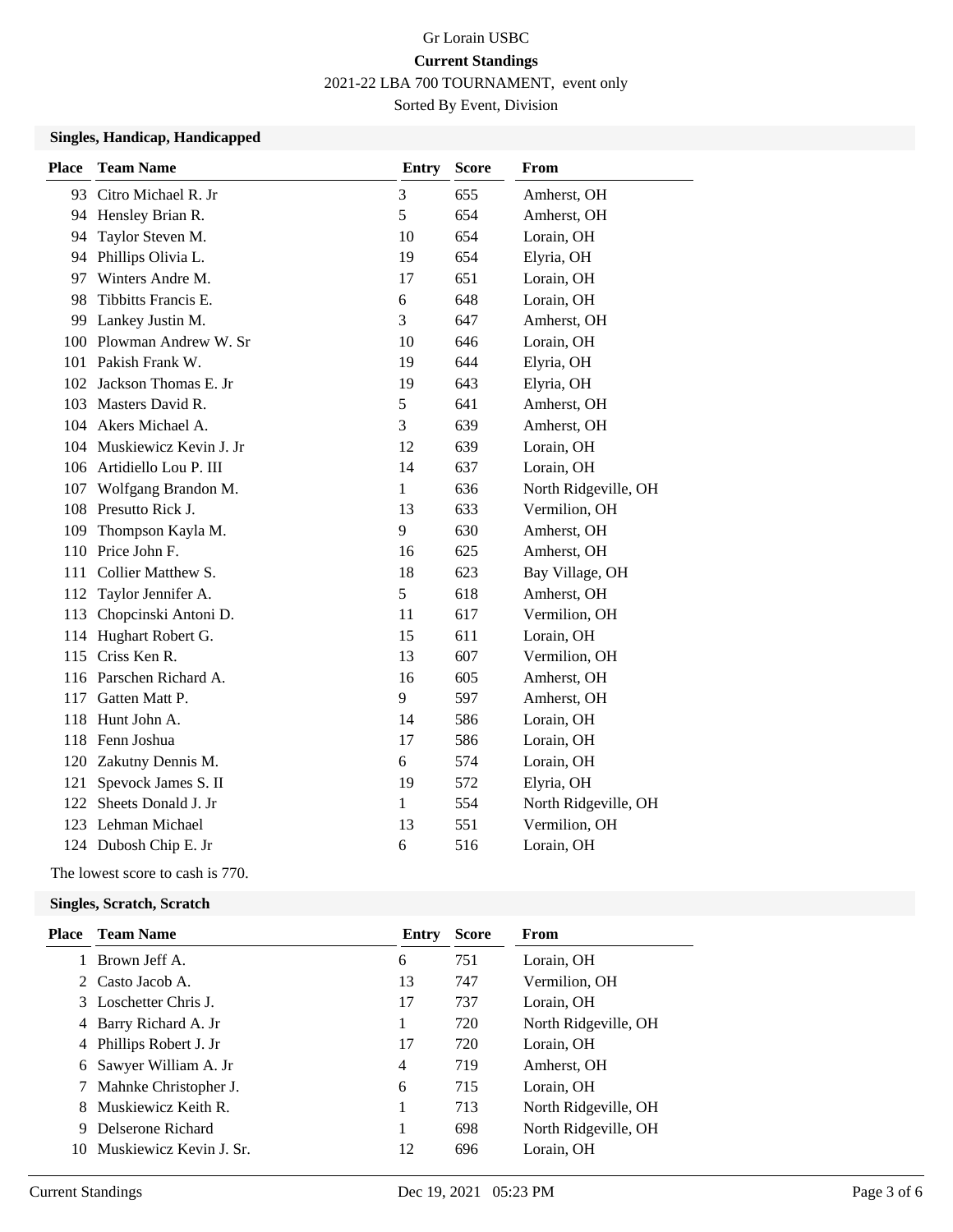2021-22 LBA 700 TOURNAMENT, event only

Sorted By Event, Division

### **Singles, Scratch, Scratch**

| <b>Place</b> | <b>Team Name</b>       | <b>Entry</b>     | <b>Score</b> | From                 |
|--------------|------------------------|------------------|--------------|----------------------|
| 11           | Frazier Mark A.        | 10               | 689          | Lorain, OH           |
| 12           | Truman Joshua P.       | 16               | 687          | Amherst, OH          |
| 13           | Clutter Steve D.       | 6                | 682          | Lorain, OH           |
|              | 14 Mixter Keith V.     | 16               | 681          | Amherst, OH          |
| 15           | Delserone Rachael K.   | 1                | 677          | North Ridgeville, OH |
| 16           | Taylor Vern A.         | 5                | 676          | Amherst, OH          |
| 17           | Plowman Andrew S. Jr   | 10               | 674          | Lorain, OH           |
| 18           | Loescher Scott M.      | 10               | 663          | Lorain, OH           |
| 18           | Mahilo Jonathon R.     | 13               | 663          | Vermilion, OH        |
| 20           | Carter Vince M.        | 13               | 662          | Vermilion, OH        |
| 21           | Baldwin Brian E.       | 9                | 661          | Amherst, OH          |
| 21           | Mate Alexander L.      | 11               | 661          | Vermilion, OH        |
| 21           | Gomez Aaron D.         | 13               | 661          | Vermilion, OH        |
|              | 24 Baker Richard W.    | 16               | 659          | Amherst, OH          |
|              | 25 Citro Michael A. Sr | 3                | 655          | Amherst, OH          |
|              | 26 St. Peter Chuck J.  | 9                | 648          | Amherst, OH          |
| 27           | Matelski Michael A.    | 4                | 647          | Amherst, OH          |
| 27           | Cunningham Bradley W.  | 18               | 647          | Bay Village, OH      |
| 29           | Sunagel Jonathan K.    | 8                | 645          | Lorain, OH           |
| 30           | Plumb Richard          | $\overline{2}$   | 635          | Lorain, OH           |
| 31           | Dominguez Joe L. Jr    | 9                | 633          | Amherst, OH          |
| 32           | Metelsky Daniel G.     | 6                | 630          | Lorain, OH           |
| 33           | Eischen David J.       | $\mathbf{9}$     | 628          | Amherst, OH          |
| 34           | Scarvelli David L.     | 11               | 625          | Vermilion, OH        |
| 34           | Pettry Adam R.         | 13               | 625          | Vermilion, OH        |
| 36           | Marchant Gerald L. III | 18               | 624          | Bay Village, OH      |
| 37           | Reddinger Ryan K.      | 9                | 623          | Amherst, OH          |
| 38           | Willis Christopher M.  | 3                | 622          | Amherst, OH          |
| 38           | Moon Selena A.         | 10               | 622          | Lorain, OH           |
| 40           | Haskell Michael P.     | 17               | 620          | Lorain, OH           |
| 41           | Muskiewicz Kevin J. Jr | 12               | 618          | Lorain, OH           |
|              | 42 White Steve H.      | 1                | 617          | North Ridgeville, OH |
| 43           | Barnes Dale T.         | $\mathbf{1}$     | 615          | North Ridgeville, OH |
|              | 44 Price Shannon M.    | 13               | 614          | Vermilion, OH        |
| 45           | Morris Heather M.      | 9                | 613          | Amherst, OH          |
| 45           | Morrow Carlton A.      | 13               | 613          | Vermilion, OH        |
| 47           | Flowers John A. II     | 14               | 610          | Lorain, OH           |
| 48           | Hashier Philip M.      | 6                | 608          | Lorain, OH           |
| 49           | Noll Charles G.        | 7                | 607          | Lorain, OH           |
| 50           | Brown Keith J.         | $\overline{c}$   | 606          | Lorain, OH           |
| 51           | Citro Michael R. Jr    | 3                | 604          | Amherst, OH          |
| 52           | Martin Ryan A.         | 7                | 603          | Lorain, OH           |
| 53           | Kozusko Douglas J.     | $\boldsymbol{2}$ | 601          | Lorain, OH           |
| 54           | Carver Devin           | 18               | 600          | Bay Village, OH      |
| 55           | Budka Aaron O.         | 18               | 597          | Bay Village, OH      |
| 55           | Miller Kevin C.        | 6                | 597          | Lorain, OH           |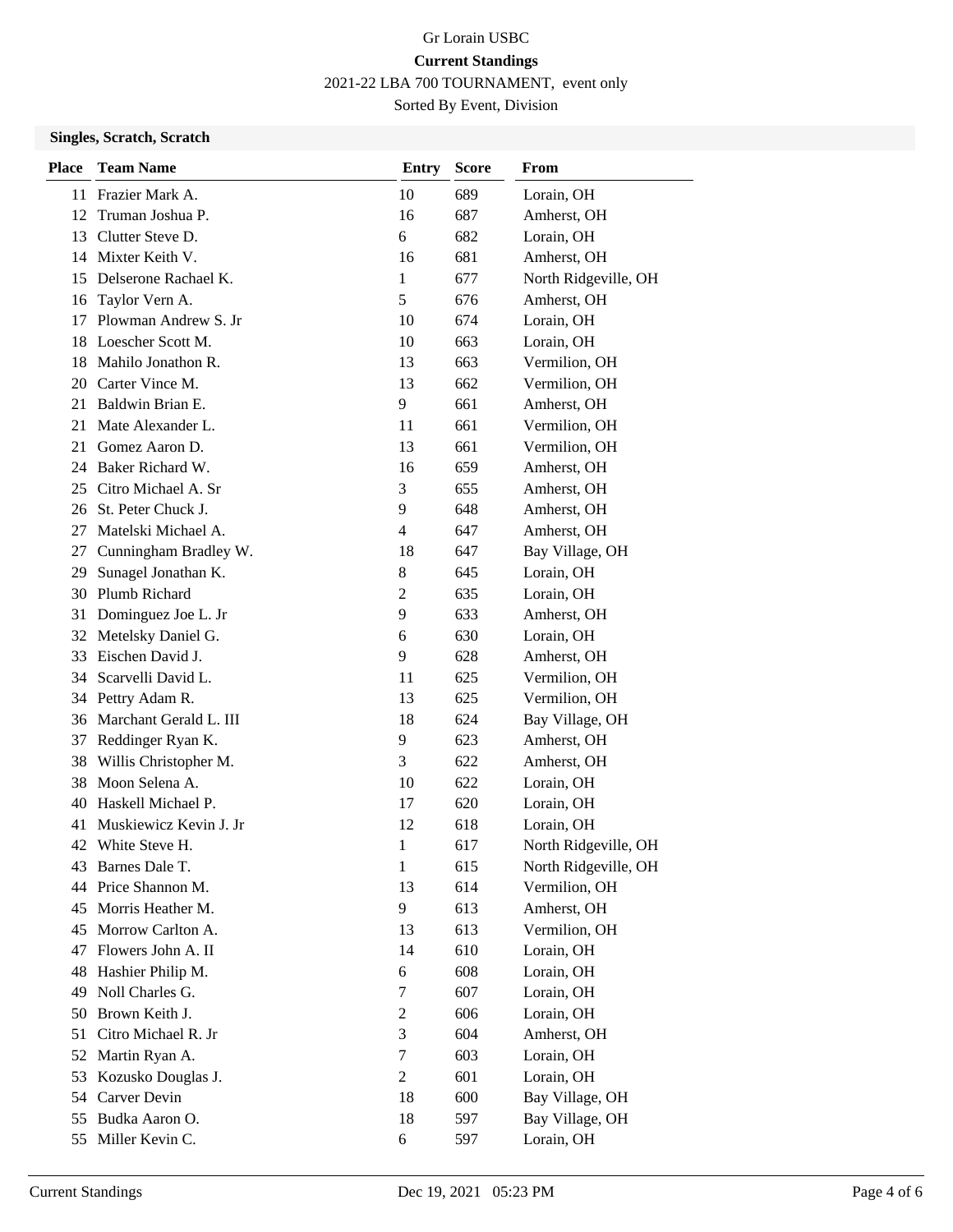2021-22 LBA 700 TOURNAMENT, event only

Sorted By Event, Division

### **Singles, Scratch, Scratch**

| <b>Place</b> | <b>Team Name</b>        | <b>Entry</b>   | <b>Score</b> | From                 |
|--------------|-------------------------|----------------|--------------|----------------------|
| 57           | Wilfong Robert A.       | $\overline{4}$ | 596          | Amherst, OH          |
| 57           | Mahilo Katelyn M.       | 13             | 596          | Vermilion, OH        |
| 59           | Hromada Jerome M.       | 9              | 595          | Amherst, OH          |
| 59           | Pettry Brad M.          | 13             | 595          | Vermilion, OH        |
| 59           | Thomas Eugene R.        | 1              | 595          | North Ridgeville, OH |
| 62           | Burich Ryan K.          | 2              | 594          | Lorain, OH           |
|              | 62 Davis William L.     | $\overline{2}$ | 594          | Lorain, OH           |
|              | 62 Duley Jennifer A.    | 1              | 594          | North Ridgeville, OH |
| 65           | Ruehl Peter             | 9              | 593          | Amherst, OH          |
| 65           | Valderas-Vancs John V.  | 19             | 593          | Elyria, OH           |
| 67           | Hensley Brian R.        | 5              | 591          | Amherst, OH          |
| 67           | Spears Terry J.         | 1              | 591          | North Ridgeville, OH |
| 69           | Haywood Timothy W.      | 1              | 588          | North Ridgeville, OH |
| 69           | Durst Larry D.          | 9              | 588          | Amherst, OH          |
| 71           | Parschen Richard A.     | 16             | 587          | Amherst, OH          |
| 71           | Temple Michael S.       | $\overline{4}$ | 587          | Amherst, OH          |
| 73           | Price John F.           | 16             | 586          | Amherst, OH          |
| 74           | Tibbitts Francis E.     | 6              | 585          | Lorain, OH           |
| 75           | Morrow Amanda L.        | 13             | 580          | Vermilion, OH        |
| 76           | Keplinger Perry M.      | 9              | 578          | Amherst, OH          |
| 77           | Esser Matthew J.        | 12             | 577          | Lorain, OH           |
| 78           | Mishak Adam J.          | 1              | 573          | North Ridgeville, OH |
| 79           | Sheets Missy R.         | 7              | 567          | Lorain, OH           |
| 79           | Olexa Steven M.         | 12             | 567          | Lorain, OH           |
| 79           | Presutto Rick J.        | 13             | 567          | Vermilion, OH        |
| 79           | Damasiewicz Jeff R.     | 18             | 567          | Bay Village, OH      |
| 83           | Rodriguez Antonio L.    | 10             | 562          | Lorain, OH           |
| 84           | Thompson Sherri L.      | 9              | 561          | Amherst, OH          |
| 85           | Krempasky Frank P.      | 12             | 560          | Lorain, OH           |
| 86           | Zakutny Dennis M.       | 6              | 559          | Lorain, OH           |
| 87           | Nazario Saul R.         | 10             | 557          | Lorain, OH           |
| 88           | Gatten Matt P.          | 9              | 555          | Amherst, OH          |
| 88           | Swietyniowski Jordan D. | 9              | 555          | Amherst, OH          |
| 90           | Henson Bo               | 14             | 553          | Lorain, OH           |
| 90           | Pogorelc Chriss R.      | 15             | 553          | Lorain, OH           |
|              | 92 Phillips Olivia L.   | 19             | 552          | Elyria, OH           |
| 93           | Velasquez Anthony M.    | 17             | 548          | Lorain, OH           |
| 94           | Byrd Jared W.           | 15             | 544          | Lorain, OH           |
| 95           | Taylor Steven M.        | 10             | 543          | Lorain, OH           |
| 96           | Nichols Kristi L.       | 9              | 542          | Amherst, OH          |
| 97           | Masters David R.        | 5              | 539          | Amherst, OH          |
| 98           | Jones Dave R.           | 12             | 536          | Lorain, OH           |
| 98           | Krieg Grant E.          | 14             | 536          | Lorain, OH           |
| 100          | Willard Richard R. Jr   | $\overline{4}$ | 535          | Amherst, OH          |
| 101          | Falish Melinda M.       | 6              | 529          | Lorain, OH           |
| 102          | Chopcinski Antoni D.    | 11             | 527          | Vermilion, OH        |